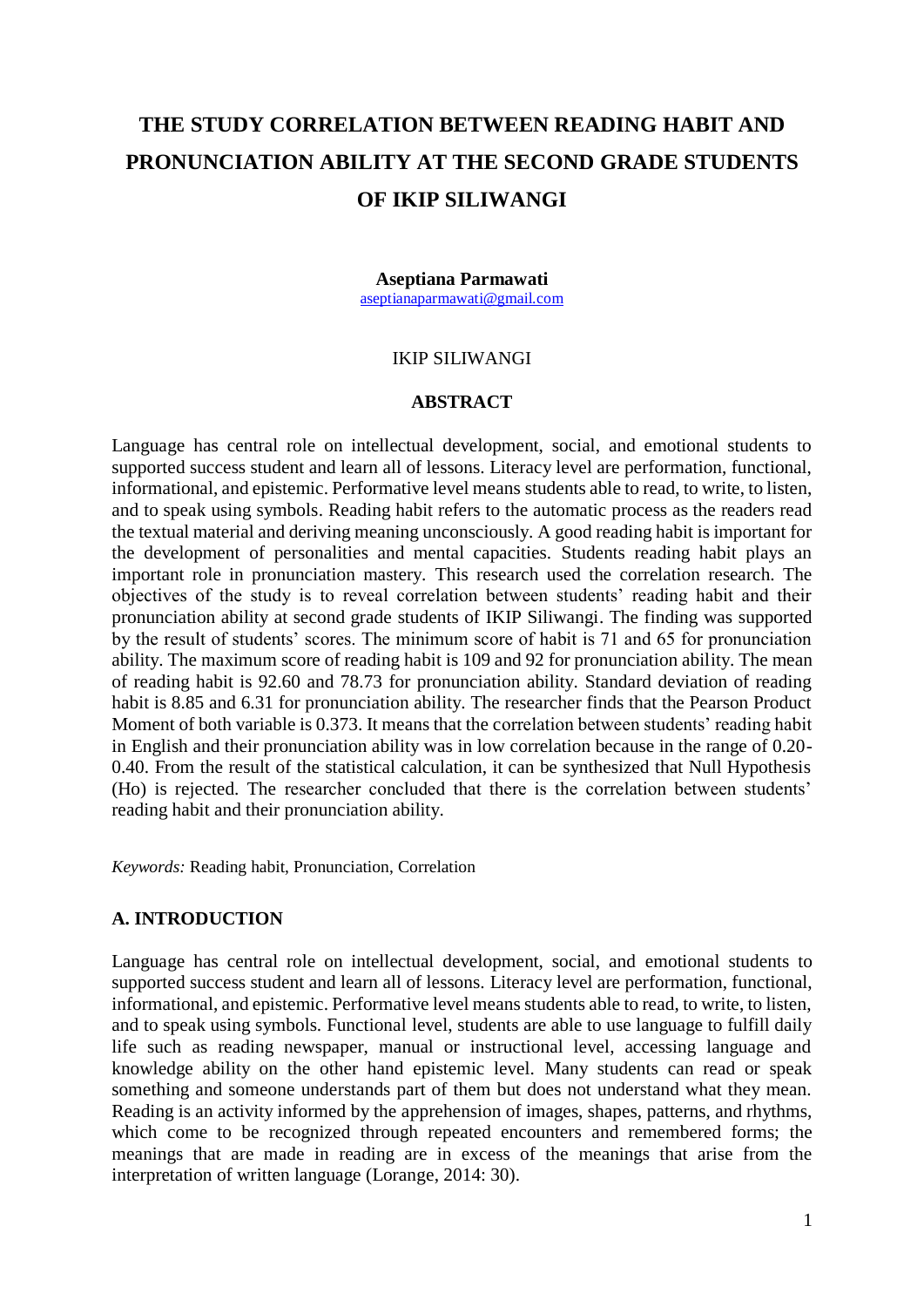According to Zwiers (2004: 3), reading habits more clearly describes the automatic and unconcious process that are involved in constructing meaning from text. Moreover, Shen (2006: 559) identifies reading habits, as how often, how much, and what the readers read. It is a way of how the reader organizes his or her reading and how often, how much, and what the readers read. Students reading habit plays an important role in pronunciation mastery. Other people will understand meaning through reading with good pronunciation. Many people can read or speak something and someone understands part of them but does not understand what they mean.

Therefore, based on the description above, the objective of the study is to find out whether there is any positive correlation between the students'reading habit and their pronunciation at the second grade students of IKIP Siliwangi in the academic year of 2017/2018,and thus the hypotheses of the study are:

- Ha : There is any positive correlation between students' reading habit and their pronunciation ability.
- Ho : There is no correlation between students' reading habit and their pronunciation ability.

## **B. LITERATURE REVIEW**

#### **1. Definition of Reading Habit**

Habit is a repeated performance. It is automated response disposition that are cued by aspects of the performance context (Neal, Wood, and Quinn 2004: 198). It is learned through a process in which repetition incrementally tunes cognitive processors in procedural memory (the memory system that supports the minimally conscious control of skilled action). This can be simplified that habit formation is the process by which new behavior become automatic, the behavioral patterns of one's repeat most often are etched into neural pathways.

According to Zwiers (2004: 3), reading habits more clearly describes the automatic and unconcious process that are involved in constructing meaning from text. Then, reading habit refers to the automatic process as the readers read the textual material and deriving meaning unconsciously. A good reading habit is important for the development of personalities and mental capacities. This habit is necessary for a healthy intellectual growth and plays a crucial role in enabling a person to achieve language proficiency (Grabe & Stoller, 1997: 98).

Based on the description above, it can be cocluded that reading provides readers with great knowledge, by reading books frequently and having a good reading habit, the reader is able to analyze other's idea, which makes one think more critically.

#### **2. The Purpose of Reading Habit**

According to Ogbodo (2010: 231-232) there are some reading habit purposes which have either positive or negative result, such as: hobbial, recreational, concentration, deviational.

#### a. Hobbial

A hobby is an activity that creates joy and satisfaction in doing it. The purpose of reading habit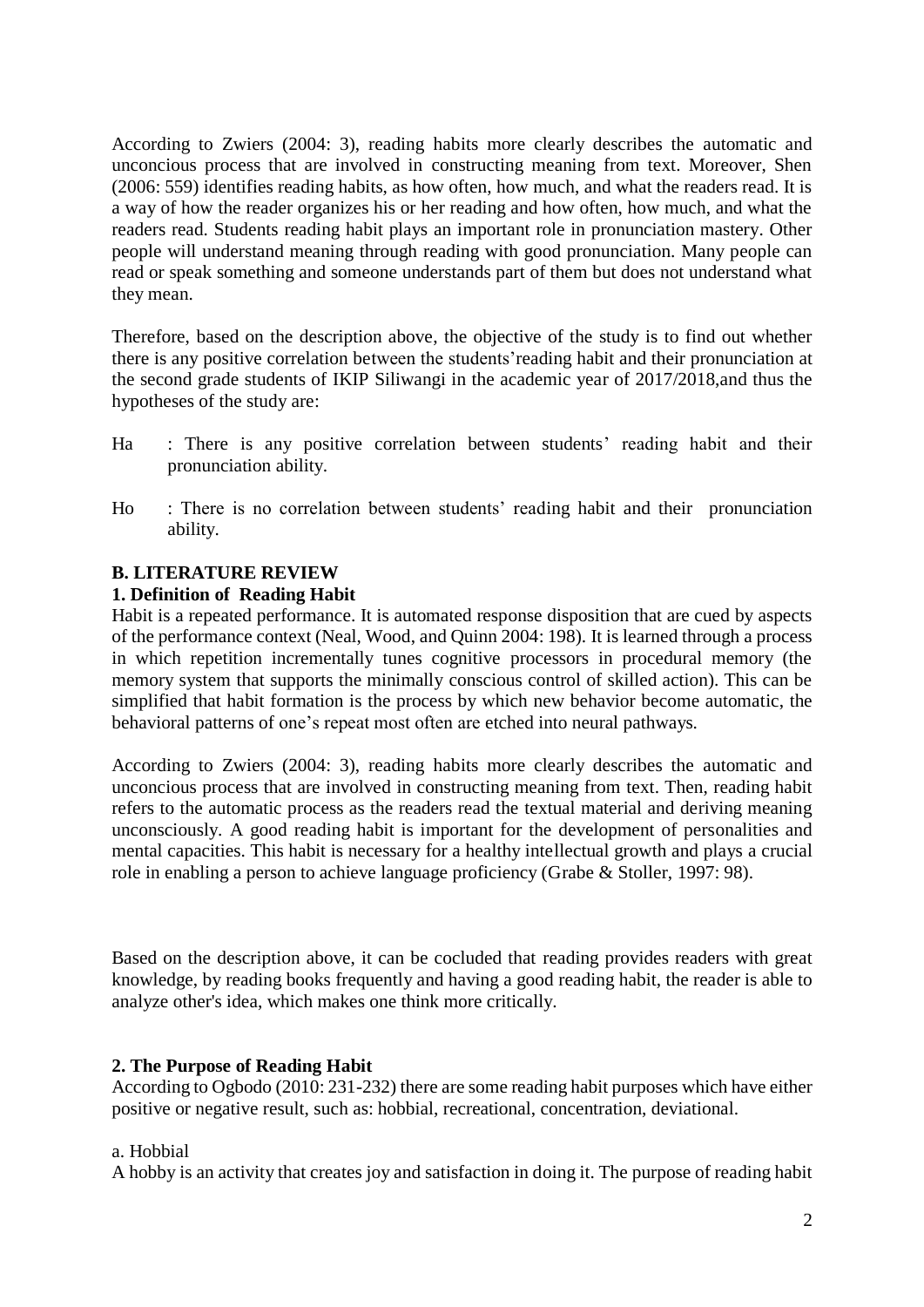as a hobby make a reader knowledgeable in so many areas, such as in educational, politics, religious, and economic. This purpose of reading habit not only makes one satisfied but also positive. Unlike others hobbies, reading is one of the most recommended one to shape readers personality skill. By reading book particularly can develop the knowledge of vocabulary which helps in conversations. Reading as a hobby is wonderfull; it helps the readers to improve their ability to absorb and to comprehend written material and help them to pursue a better job.

## b. Recreational

A good reading habit for recreational makes the reader acquire more knowledge in the classroom. Reading for relaxation is aimed to cool the reader's brain and to avoid mental fatigue; the example activities on reading for relaxation are reading newspaper and magazine.

#### c. Concentration

One of the reading habit purposes is concentration. Concentration means the readers acknowledge their reading process to understand the meaning of a passage. Reading for concentration is recommended for use in school by stakeholders; this reading habit purpose shows positive result in student's achievement in school.

## d. Deviational

The last purpose of reading habit is deviational. This is the only reading habit which has a negative norm. The readers sometimes pretends to read, and deviates from the actual reading. This should be avoided by the students. If this habit reading attitude acquired by the students, it may lead to loss of interest in the acquisition of knowledge.

## **3. The Aspect of Reading Habit**

According to Gaona (2011: 59-60) there are six aspects in gaining an effective reading habit, they are: reading frequency, books read, time spent on academic reading, time spent on nonacademic reading, motivation in the family environments, and motivation in the academic environments.

a. Reading Frequency

Reading frequency used to measure students' reading frequency in their spare time.

#### b. Books Read

The number of many books that the students have read in the last three months was included in the questionnaires.

#### c. Time Spent on Academic Reading

It is considered the time that the students devote their time to read academic book especially for their specialist subject.

d. Time Spent on Non-Academic Reading

It is discussed amount of time that the students used to read non-academic book, magazine, such as novel, fiction, romance, horror, etc.

e. Motivation in the Family Environment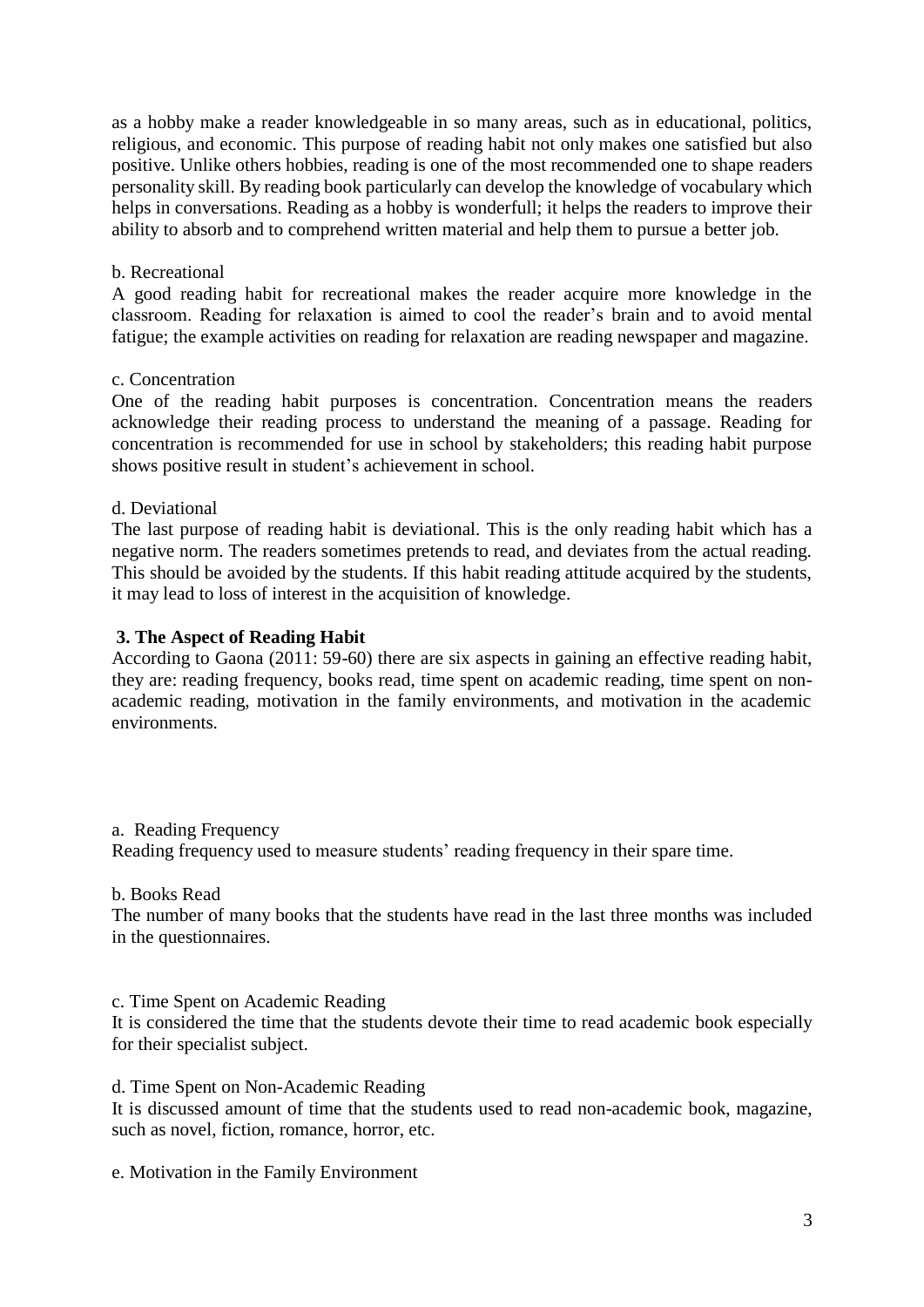It focuses on the recommended book that purchased by the family based on the interest of the family.

f. Motivation in the Academic Environment

It is focuses on the frequency of students' reading literature in their academic environment.

# 4. **The concept of pronunciation**

Pronunciation is one of aspects that is important not only in speaking but also in other aspects in learning English. Pronunciation consists of vowels, consonants, and diphthongs. Fromkin, Rodman, and Hyams (2011) in Yusmita (2017) point out that English vowels are divided into two kinds of vowels, long vowels and short vowels. Long vowels consist of /ɑː/, /iː/, /uː/, /ɔː/, /æ/, while short vowels consist of /ə/, /e/, /i/, / $\Delta$ /, /ʊ/, / $\Delta$ /, /ɜː/.There are eight English diphthongs, consist of /eɪ/, /aɪ/, /əʊ/, /aʊ/, /ɔɪ/, /ɪə/, /eə/, /ʊə/.In addition, English consonants consist of twenty-four. Those are /p/, /b/, /t/, /d/, /k/, /g/, /f/, /v/, / $\theta$ /, / $\delta$ /, /s/,  $\sqrt{z}$ /, / $\int$ /, / $\int$ /, /t $\int$ /, /dз/, /m/, /n/, /η/, /l/, /r/, /w/, /y/. It is essential for the students to understand phonetic symbols and sounds correctly. Pronunciation is the act of giving the true sounds of letters in words, and the true accents and quantity of syllables.

# **C. RESEARCH METHODOLOGY**

The research conducted in the second grade students at IKIP Siliwangi in the academic year of 2017/2018. The campus is located at jl.Terusan Jenderal Sudirman no.3, Baros Cimahi Tengah, West Java. In the research, the researcher uses the correlation research. (Ary, Jacobs, Sorensen, Walker, & Razavieh, 2010: 28) assumes that correlational research gathers data from individuals on two or more variables and then seeks to determine if the variables are related (correlated). Correlation means the extent to which the two variables vary directly (positive correlation) or inversely (negative correlation).

The degree of relationship is expressed as a numeric index called the coefficient of correlation. In this research the researcher took 30 subjects as sample from the population.The researcher use two instrument to collect the data by means of questionnaire of habit and pronunciation test.

# 1. Questionnaire

Questionnaires are any written instruments that present respondents with a series of questions or statements to which they are to react either by writing out their answers or selecting from among existing answers (Brown, 2001 in (Dornyei, 2003: 6). The researcher use the questionnaire to get the data about student's reading habit. The students only have to attach (V) marks on the scale that they choose.

## 2. Pronunciation Test

A test is a set of stimuli presented to an individual in order to elicit responses on the basis of which a numerical score can be assigned. This score, based on a representative sample of the individual's behavior, is an indicator of the extent to which the subject has the characteristic being measured (Ary et al., 2010: 201).

# **D. FINDINGS AND DISCUSSION**

1. Descriptive Statistics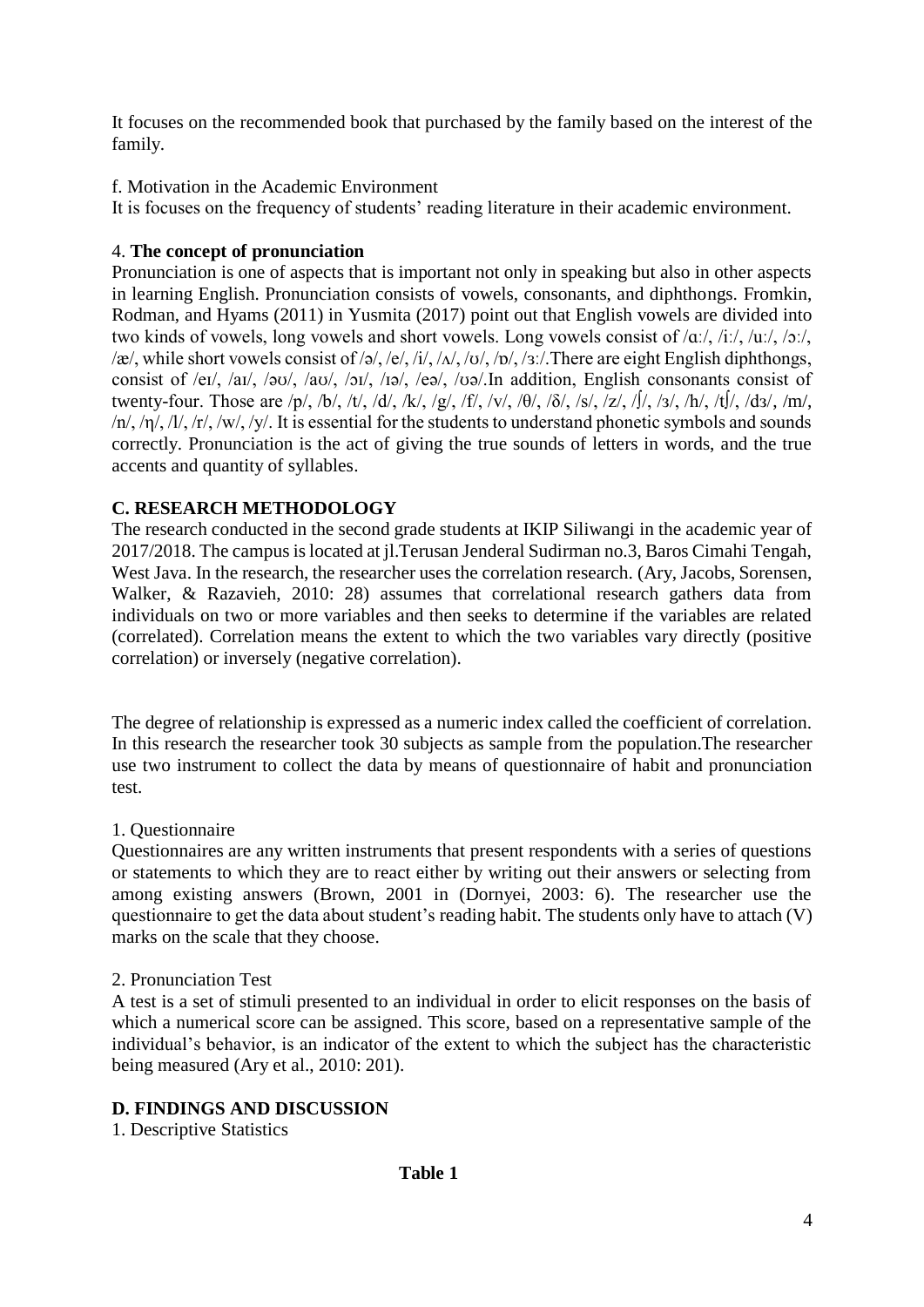## **Descriptive Statistics**

|                          | N  | Minimum | Maximum | Mean  | Std.<br>Deviation |
|--------------------------|----|---------|---------|-------|-------------------|
| <b>Reading Habit</b>     | 30 | 71      | 109     | 92.60 | 8.854             |
| Pronunciation<br>Ability | 30 | 65      | 92      | 78.73 | 6.313             |
| Valid N (listwise)       | 30 |         |         |       |                   |

From the table above, there are 30 scores from both two variables, students' reading habit questionnaire and pronunciation ability test. The minimum score of reading habit is 71 and 65 for pronunciation ability. The maximum score of reading habit is 109 and 92 for pronunciation ability. The mean of reading habit is 92.60 and 78.73 for pronunciation ability. Standard deviation of reading habit is 8.85 and 6.31 for pronunciation ability.

## a. Normality Test

Before the writer correlating the data, the writer then checks the normality of the data. The researcher uses SPSS program to find out whether the data normal or not.

| <b>Normality Test</b>    |                                 |    |         |              |    |      |  |  |
|--------------------------|---------------------------------|----|---------|--------------|----|------|--|--|
|                          | Kolmogorov-Smirnov <sup>a</sup> |    |         | Shapiro-Wilk |    |      |  |  |
|                          | Statistic                       | df | Sig.    | Statistic    | Df | Sig. |  |  |
| <b>Reading Habit</b>     | .091                            | 30 | $.200*$ | .983         | 30 | .900 |  |  |
| Pronunciation<br>Ability | .098                            | 30 | $.200*$ | .981         | 30 | .863 |  |  |

 **Table 2** 

\*. This is a lower bound of the true significance.

#### b. Lilliefors Significance Correction

From the table above, significant of reading habit is 0.200. Normality test result shows that significant number of reading habit tests score is higher than the level of significant (0.900 > 0.05), also significant number of pronunciation ability tests score is  $(0.863 > 0.05)$ . It means that students' reading habit questionnaire and pronunciation ability test are in normal distribution. After testing the normality value, the writer tries to find the correlation between reading habit and pronunciation ability.

#### c. Correlate Bivariative

After the researcher knows if the data is normal. Then the researcher correlates the data using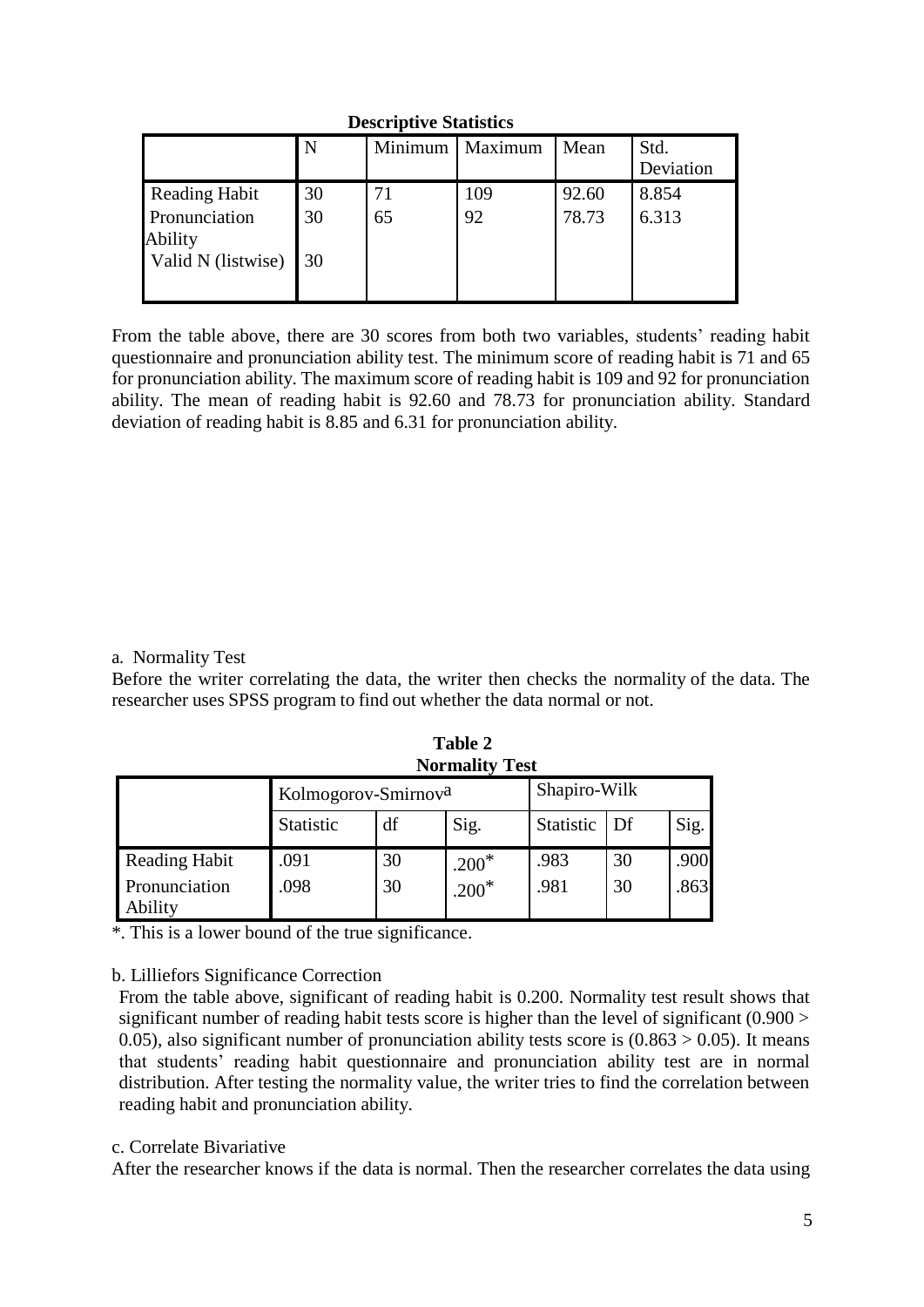SPSS program to find out wether the data have correlation or not.

|                              |                 |         | ReadingHabi Pronunciattion |
|------------------------------|-----------------|---------|----------------------------|
|                              |                 |         | Ability                    |
| ReadingHabit                 | Pearson         |         | $.373*$                    |
|                              | Correlation     |         |                            |
|                              | Sig. (2-tailed) |         |                            |
|                              |                 |         | .042                       |
|                              | N               | 30      | 30                         |
| <b>Pronunciation Ability</b> | Pearson         | $.373*$ |                            |
|                              | Correlation     |         |                            |
|                              | Sig. (2-tailed) |         |                            |
|                              |                 | .042    |                            |
|                              | N               | 30      | 30                         |

**Table 3 Analysis Result Correlation by Product Moment**

\*. Correlation is significant at the 0.05 level (2-tailed).

From the table above, the researcher finds that the Pearson Product Moment of both variable is 0.373. It means that the correlation between students' reading habit in English and their pronunciation ability was in low correlation because in the range of 0.20-0.40. The researchers also find that the sig (2-tailed) is 0.042. The number of significant is lower than 0.05. It can be concluded that Null Hypothesis (Ho) is rejected, while Alternative Hypothesis (Ha) is accepted.

## **E. CONCLUSIONS**

**Correlations**

Based on the result of the research, it can be concluded that there is low correlation between students' reading habit on English text and their pronunciation ability of the second grade students of IKIP Siliwangi in the academic year of 2017/2018.

The lecturer should give the best motivation and more creative in teaching by providing activities that can increase students' interest in reading, so the reading habit will run effectively.

## **F. REFERENCES**

- Ary, D., Jacobs, L. C., Sorensen, C. K., Walker, D. A., & Razavieh, A. (2010). *Introduction to Research in Education. Measurement* (8th ed., Vol. 4). Canada: Nelson Education. Ltd.
- Dornyei, Z. (2003). *Questionnaires in Second Language Research: Construction, Administration, and Processing*. New Jersey: Lawrence Erlbaum Associates, Inc. <https://doi.org/10.1016/j.system.2011.06.001>
- Gaona, Julio Cesar Galacia. (2011). Relationship Between Reading Habits, University Library and Academic Performance in a Sample of Psychology Students, *Superior Journal*, Vol. XL (I), No. 157, 2011, pp. 59-60